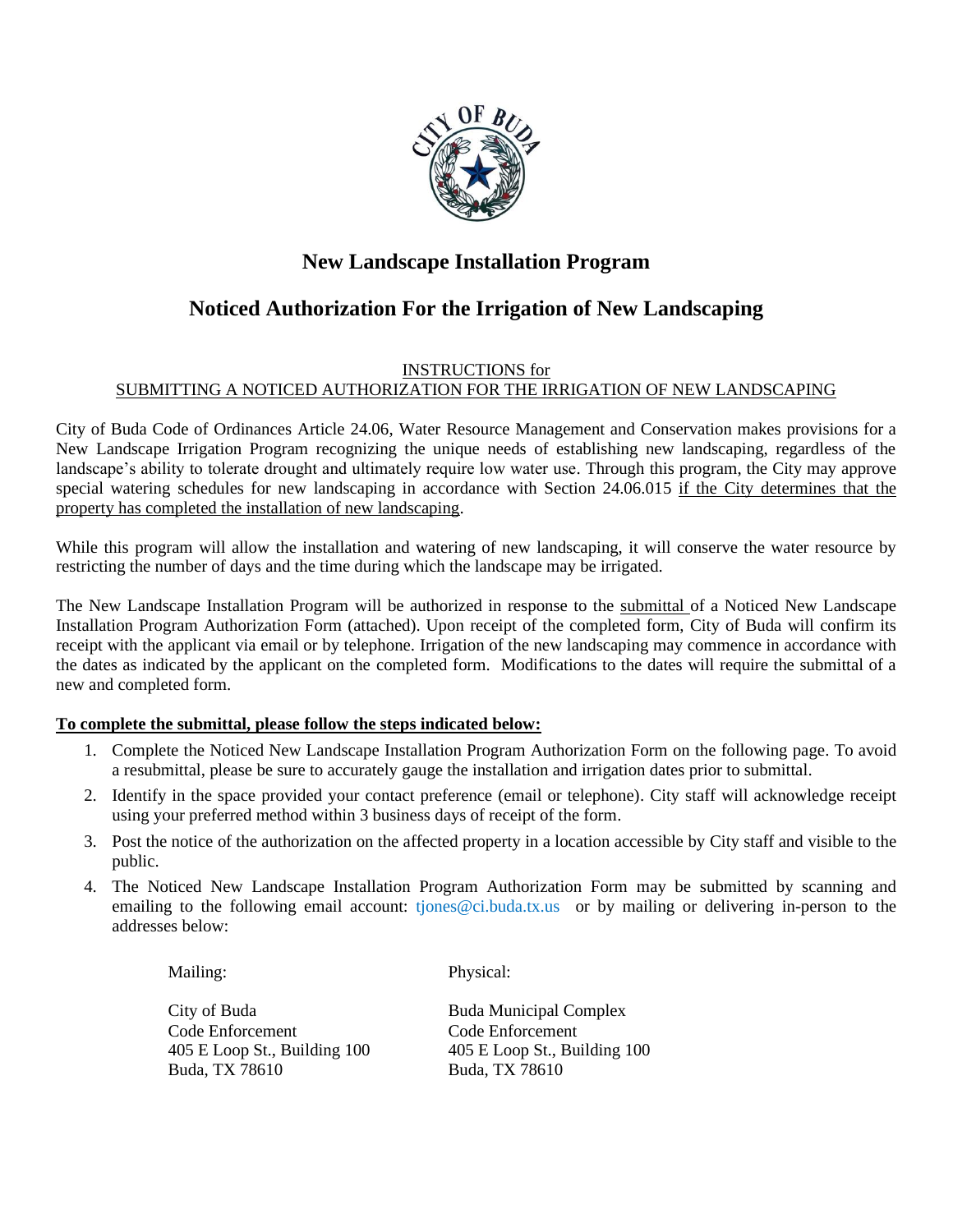#### **Included requirements of the variance:**

1. The variance will authorize the application of water to new landscaping, and irrigation must be applied in accordance with the following schedule:

Year-round conservation. New landscape installation irrigation shall comply with the following schedule when drought stages are not in effect:

- Days 1–21: Irrigation permitted any day before 10:00 am or after 7:00 pm.
- After 21 days, the irrigation schedule shall be adjusted to follow the current schedule as dictated by current drought stage.

Stage 1 through Stage 3:

- Days 1–21: Irrigation permitted any day before 10:00 am or after 7:00 pm.
- After 21 days, the irrigation schedule shall be adjusted to follow the current schedule as dictated by current drought stage.

Stage 4:

- Days 1–14: Irrigation permitted any day before 8:00 am or after 8:00 pm.
- After 14 days, the irrigation schedule shall be adjusted to follow the current schedule as dictated by current drought stage.
- 2. While participating in the New Landscape Installation Program, the Water Service Account Holder is responsible for compliance with all the provisions of Article 24.06. This will include but is not limited to the following:
	- Prohibitions on the waste of water, defined as activity which causes or results in excessive water usage, including but not limited to the following:
		- o Failing to repair a controllable leak, including a broken sprinkler head, a leaking valve, leaking or broken pipes, or a leaking faucet; OR
		- o Operation of a permanently installed irrigation system with a broken head, a head that is out of adjustment and the arc of the spray head is over a street or parking lot, or a head that is misting because of high water pressure; OR
		- o Operation of a permanently installed irrigation system, or use of a hose-end sprinkler, handheld hose, handheld bucket, or soaker hose outside of the permitted days and times established by City ordinance; or
		- o Any irrigation that allows water to:
			- Run off a property and form a stream of water in a street, gutter, ditch, drain, creek or any other natural or man-made water course for a distance of 50 feet or greater; OR
			- Pond in a street or parking lot to a depth greater than one-quarter of an inch; OR
			- Run off from a property onto adjacent properties
	- Prohibitions on watering to the point saturation causes pooling in the yard or runoff onto impervious surfaces, adjacent property, drainage facilities (natural or man-made), sidewalks or streets.
- 3. The Noticed New Landscape Installation Program Authorization is automatically transferred to a new owner in the event that the financial closing takes place during the Noticed New Landscape Installation Program Authorization's valid period. Irrigation may not extend beyond the dates specified in the authorization.
- 4. The variance may not be extended beyond the final watering date once irrigation has commenced.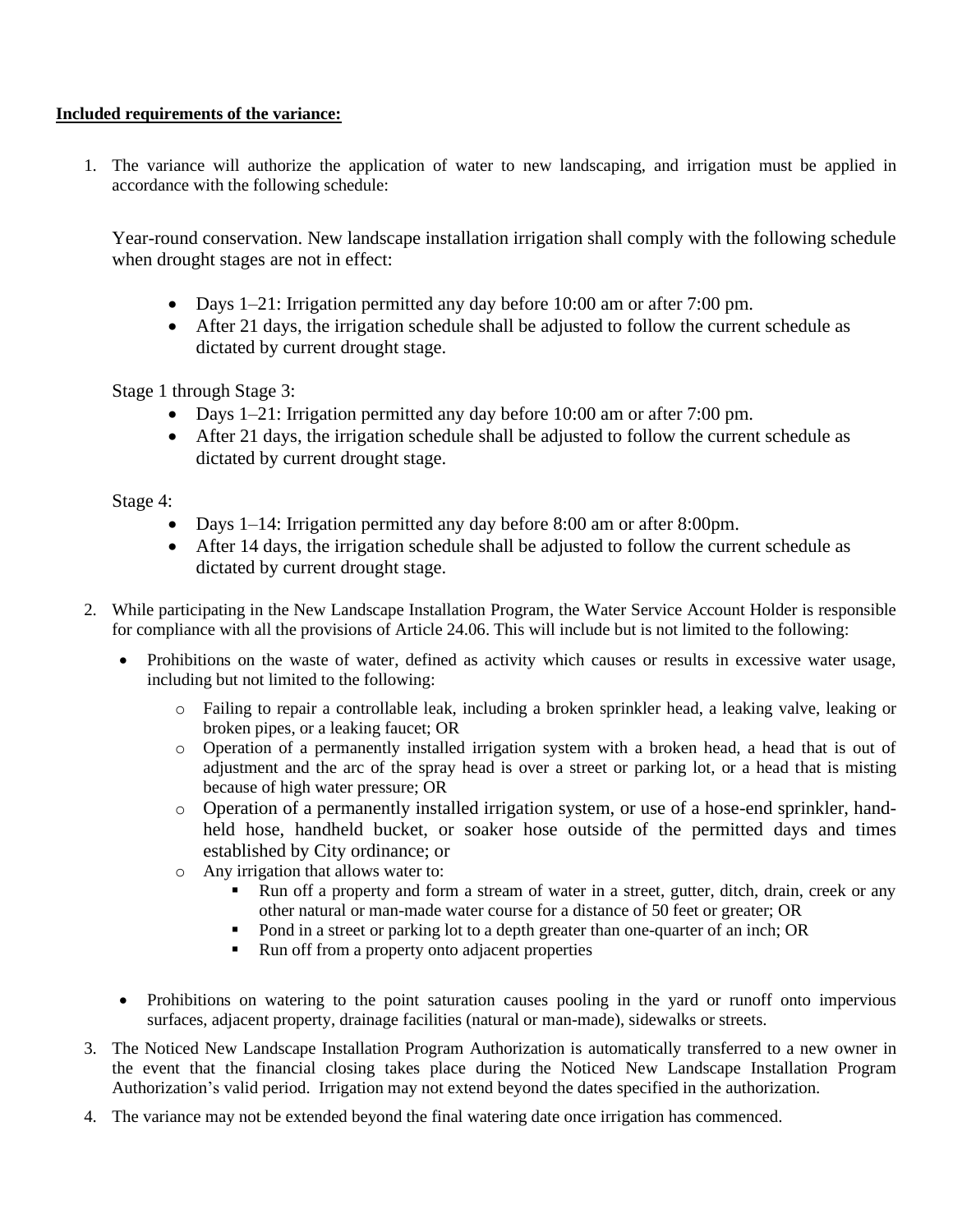Noticed New Landscape Installation Program Request I.D. Page 3 (City of Buda Use only)

#### **City of Buda**

#### **New Landscape Installation Program**

### **Noticed Authorization For the Irrigation of New Landscaping**

The purpose of this document is to provide noticed authorization to irrigate newly installed landscaping in accordance with City of Buda Code of Ordinances Article 24.06 Water Resource Management and Conservation, Section 24.06.015, New Landscape Installation Program. This authorization is provided for new landscaping . Irrigation authorized by this notice shall be conducted on a 21 day schedule. Revisions to the schedule must be documented by separate submittal of a new completed Noticed New Landscape Installation Program Authorization form to the City of Buda.

New Landscape Installation Address: Street:

|                                                                                                                                          | City:  | State:                                   | Zip:   |      |
|------------------------------------------------------------------------------------------------------------------------------------------|--------|------------------------------------------|--------|------|
| Applicant Name or Organization:<br>Name appearing on Water Utility Account:<br>Account Holder Address: Street:                           |        |                                          |        |      |
| City:                                                                                                                                    |        |                                          | State: | Zip: |
| Water Utility Account Number:                                                                                                            |        | Irrigation Meter Number (if applicable): |        |      |
| <b>Contact Person Name:</b>                                                                                                              |        |                                          |        |      |
| Please identify preferred contact method<br>Phone $#$ :                                                                                  | Email: |                                          |        |      |
| Type of New Landscaping: (check appropriate)<br>Lawn grasses (Please indicate type)<br>Plant Material (trees/shrubs)<br>Other (describe) |        |                                          |        |      |

Projected Installation Complete (date)

**By signing my name below, I acknowledge that the above information is true and correct and that the instructions for completing the form and any attachments are made part of this variance notice. I further understand the watering restrictions imposed by this variance and that irrigation pursuant to this variance does not exempt the applicant or the property owner/manager from complying with the provisions of City of Buda Code of Ordinances, Article 24.06.**

Signature:  $\Box$